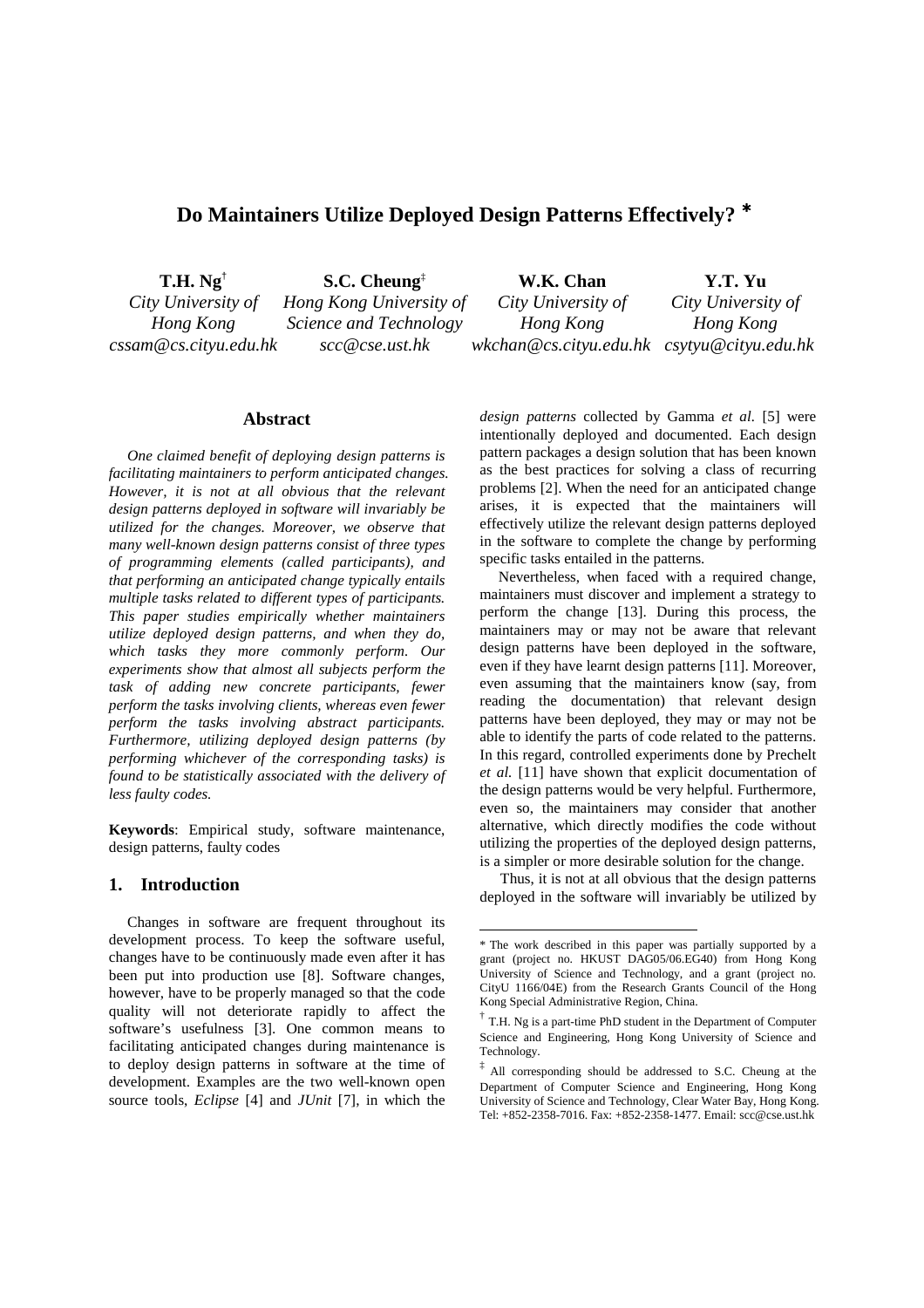the maintainers to complete an anticipated change. We therefore first pursued the following research question:

*Given a software system with relevant design patterns deployed and documented, how likely will its maintainer utilize the design patterns to complete an anticipated change?*

This question is important because while design patterns may be beneficial in providing higher flexibility, their deployment does incur non-negligible costs. Simpler solutions may exist when designing and implementing the software without the use of patterns [12]. If the design patterns turn out to be rarely utilized by the maintainers, why should these patterns be deployed in the first place?

We furthermore observe that many well-known design patterns consist of three types of programming elements (called participants), namely, *concrete participants*, *abstract participants* and *clients*, and that performing an anticipated change typically entails the completion of one or more tasks (referred to in this paper as *T1*, *T2* and *T3*, respectively) related to different types of participants. Details of the types of participants and tasks involved will be described in Section 2 of this paper.

For example, the anticipated change of adding a new locale setting in a hotel management system may involve the addition of a new concrete subclass (task *T1*) of the *Locale* class, or perhaps additionally the insertion of a new method to the *Locale* class hierarchy (task *T2*). As such, we are also interested in the following refined research questions:

- *(1) Given a software system with relevant design patterns deployed and documented, how likely will its maintainers perform each of the three tasks (T1, T2 and T3) to complete a given anticipated change?*
- *(2) Does the likelihood of maintainers performing the three tasks differ significantly? In other words, do maintainers have a higher tendency to perform one task than another?*

These research questions are also important because their answers will deepen our understanding of *how*, not just *whether*, a maintainer tends to utilize deployed design patterns. Finally, we also seek to address the issue of whether the deployment of design patterns is utilized effectively to produce better quality (less faulty) code. We phrase our last research question as follows:

> *When completing an anticipated change, is the code produced by maintainers who utilize the deployed relevant design patterns (by performing the T1, T2 and T3,*

*respectively) less faulty than the code produced otherwise?* 

We investigate these research questions experimentally, involving a total of 215 human subjects to perform 6 anticipated changes in 3 programs with a total of 17.8 KLOC and over 230 classes in 12 packages. Our experiments involve six design patterns that together cover all the three types of creational, structural and behavioral patterns proposed by Gamma *et al.* [11]. Section 3 of this paper will describe the detailed experiment setup and procedure.

Our experimental results show that almost all subjects perform the task (*T1*) of adding new concrete participants, a majority of the subjects perform the task (*T3*) involving clients, but on average only about half of the subjects perform the task (*T2*) involving abstract participants. This is interesting, indicating that the tasks do differ in popularity when a maintainer completes an anticipated change. We further found that the codes done by the subjects who utilize the deployed design patterns (by performing tasks *T1*, *T2* and *T3*, respectively) are significantly less faulty than the codes done by those who do not utilize the deployed design patterns. Section 4 of this paper will present the statistical results, and Section  $\overline{5}$  will discuss the results and limitations of our experiments.

Our study is novel in two main aspects. First, to our knowledge, none of the previous empirical studies on design patterns investigated the question of whether maintainers utilize design patterns that are deployed in the software when they complete an anticipated change. Second, previous empirical studies on design patterns only treat an anticipated change as a single piece of work, whereas our study refines the change task into three (sub)tasks that involve different types of participants of the design patterns, and observes different popularity of utilization by the maintainers for each (sub)task.

Earlier, we reported an experiment to study whether the use of program refactoring to introduce additional design patterns is beneficial regardless of the work experience of maintainers [10]. Our earlier experiment did not consider the task breakdown involved in completing the anticipated changes. A more detailed review of related work will be presented in Section 6 of this paper. Finally, Section 7 concludes this paper.

### **2. Design patterns and their utilization**

This section presents a review of design patterns and the types of the participants in a design pattern and the tasks involved in performing an anticipated change.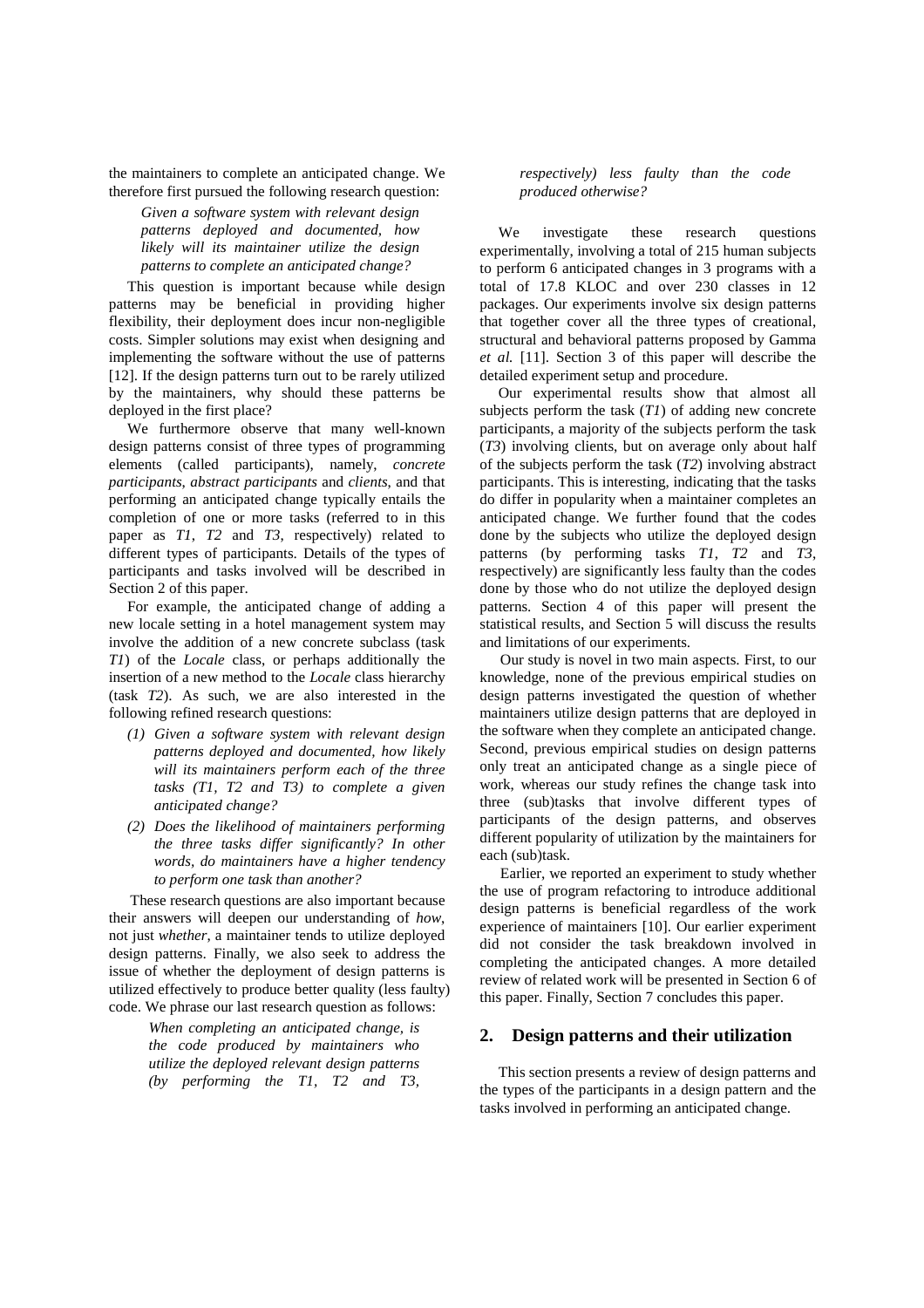### **2.1. Design patterns**

One of the most well-known sets of design patterns for object-oriented programs are the 23 design patterns collected by Gamma *et al.* [5]. For example, Figures 1 and 2 depict the *State* pattern and the *Visitor* pattern in UML notation, respectively. The former facilitates an object to alter its behavior by switching its context from one concrete state object to another. The latter extends the existing functions provided by an element without changing its contents. To describe the collaborations of the involved entities, these entities are termed as *participants* in the pattern category [5]. For instance, in Figure 1, the *State* pattern has three participants, namely, *Context*, *AbstractState* and *ConcreteState.*

#### **2.2. Participants in design patterns**

We have examined all 23 design patterns in [5] and found that the participants in every design pattern can be classified into the following three types<sup>§</sup>:

- (a) *Concrete participant*: A participant which is a subclass of another participant. Examples are *ConcreteState*, *ConcreteVisitor* and *ConcreteElement* in Figures 1-2.
- (b) *Abstract participant*: A participant which is a superclass of another participant. Examples are *AbstractState*, *Visitor* and *Element* in Figures 1-2.
- (c) *Client participant*, or simply *client*: A participant which is neither a subclass nor a superclass of any participant, and it typically binds statically to an abstract participant. Examples are *Context*, *Client* and *ObjectStructure* in Figures 1-2.



**Figure 1. Structure of the State pattern [5]** 

 $\overline{a}$ 



**Figure 2. Structure of the Visitor pattern [5]** 

### **2.3. Tasks for a pre-deployed design pattern**

In this section, we describe the kinds of tasks that are directly relevant to design patterns when completing an anticipated change [1]. We illustrate our explanation using a simplified version of a hotel management system. Since we are interested in the maintenance work related to design patterns, we consider only the tasks that will not destroy the existing pattern deployment. As such, we restrict our present study to perfective maintenance that adds new capabilities to an existing program.

To realize an anticipated change that is facilitated by a deployed design pattern, a maintainer may add new concrete participants, modify the existing interfaces of existing participants, or introduce new clients. For instance, recognizing the need to support different locale settings, maintainers could deploy the *State* pattern in the program to ease the anticipated changes of locale settings as shown in Figure 3. This deployment decouples a graphical user interface (GUI) from the text translation to the proper language.



**Figure 3. Deployment of the State pattern** 

Let us describe the three kinds of maintenance tasks which we have identified and abbreviated as *T1*, *T2* and *T3*, respectively.

*T1. Adding a new class as a concrete participant.* This task is to add a new class to join the pattern deployment as a concrete participant. For instance, if a new locale setting for Hong Kong has to be added to the above hotel management system, the maintainer would be expected to

<sup>§</sup> Note that the three types of participants may not be mutually exclusive.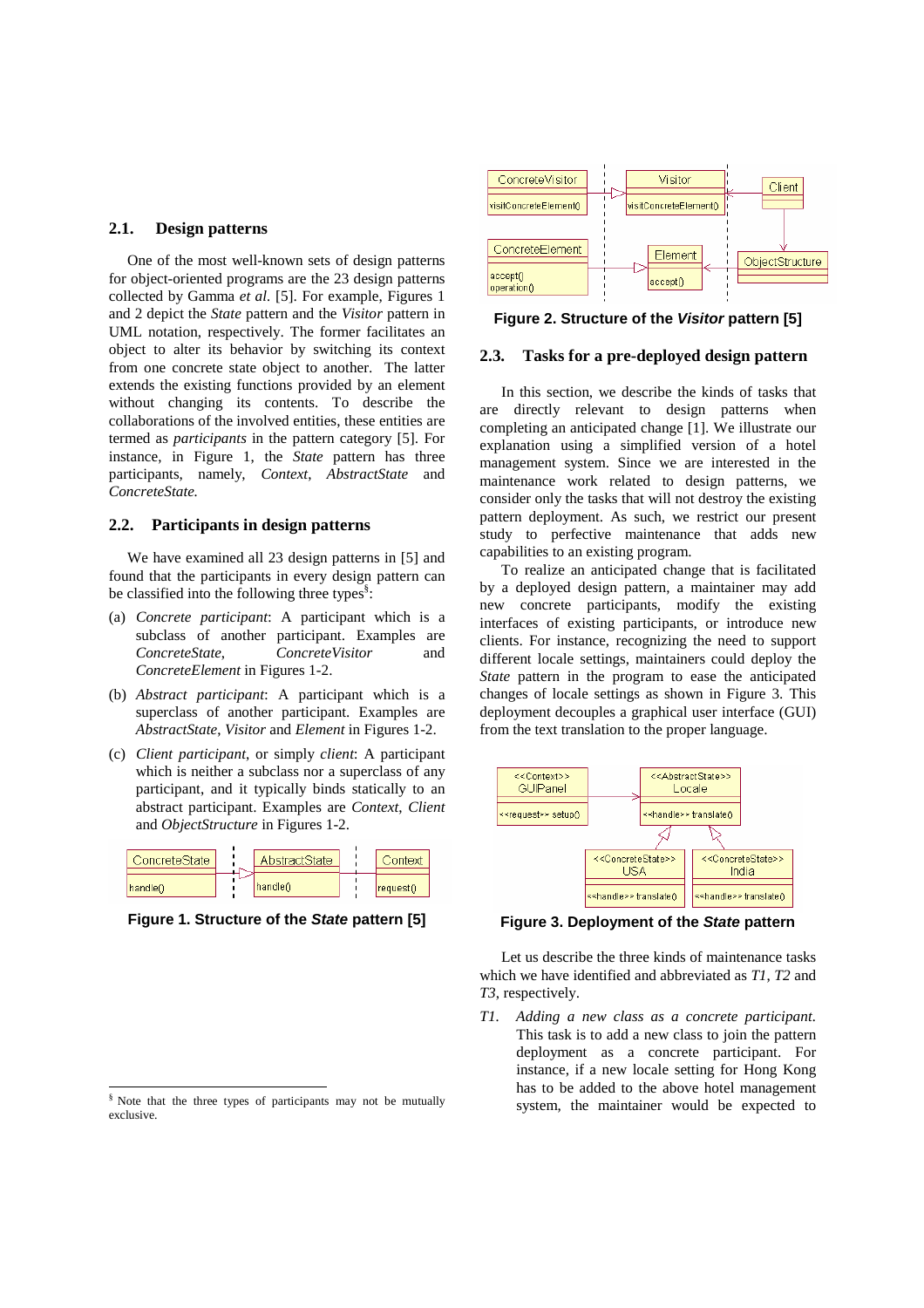perform the task of adding a new class that implements the locale setting to inherit the *Locale* class. Figure 4 depicts the resultant classes that participate in the pattern deployment after performing *T1*.

*T2. Modifying the existing interfaces of a participant.* The task is to add a new method to an existing interface of a participant for a pattern deployment. Typically, if the participant *P* is an abstract participant, it will also trigger the addition of a new method for the concrete participants of the abstract participant *P*. For example, if a change of the hotel management system is needed to display the currently selected country in the user interface, the maintainer would be expected to perform the task of adding a new method to the *Locale* class hierarchy returning an icon showing the corresponding information for a specific country. Figure 5 depicts the resultant classes that participate in the pattern deployment after performing *T2*.



**Figure 4. Deployment of the State pattern after performing T1**



**Figure 5. Deployment of the State pattern after performing T2**



**Figure 6. Deployment of the State pattern after performing T3**

*T3. Introducing a new client.* This task involves the modification of an existing entity to invoke the design patterns. For example, if a change of the hotel management system is needed to support text translation in the console-based user interface that is previously co-supported with the GUI, the existing codes for that console-based user interface are expected to be modified to introduce new client codes for the *Locale* inheritance hierarchy. Figure 6 depicts the resultant classes that participate in the pattern deployment after performing *T3*.

There might be other tasks that do not involve any participant of the design pattern. Such tasks are considered to be not directly relevant to the design pattern and hence omitted in this study. For example, adding a Java statement to import new classes, such as "import javax.servlet.\*;", is irrelevant to a change facilitated by design patterns. Moreover, the three tasks (*T1*, *T2* and *T3*) we introduce above may not form a complete list, but they are sufficient to frame our current study, as no other tasks relevant to the design patterns are involved in the anticipated changes considered in our experiments.

## **3. Methodology**

This section presents the context and operational details of our empirical study.

### **3.1. Research questions**

We are interested in examining the tendency of maintainers to use the deployed patterns to implement an anticipated change. As discussed in Section 2.3, we have identified three types of tasks (*T1*, *T2* and *T3*). We would like to know whether maintainers have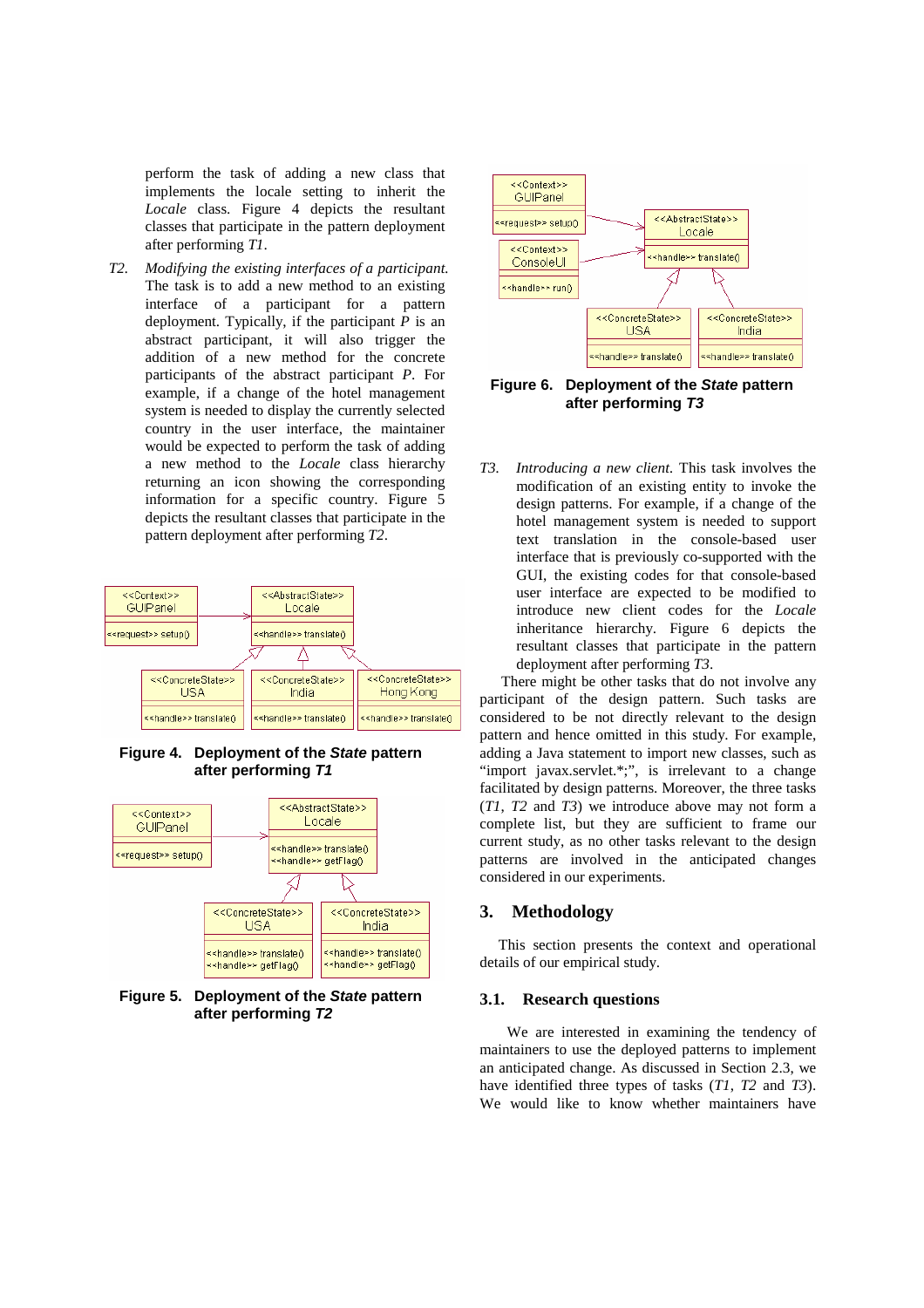| <b>Target</b><br>program | <b>Descriptive metrics</b>               | Deployed design patterns<br>under study | Anticipated changes facilitated by the<br>deployed design patterns under study                         |  |  |
|--------------------------|------------------------------------------|-----------------------------------------|--------------------------------------------------------------------------------------------------------|--|--|
| 15815 LOC over 211       |                                          | FactoryMethod, Observer                 | Support of new image icons displayed on the first<br>four buttons on the tool bar.                     |  |  |
| <b>JHotDraw</b>          | classes in 10 packages                   | Composite, Observer                     | Support of new languages of the texts appearing in<br>the menu bar.                                    |  |  |
| <b>MCM</b>               | 1455 LOC over 15<br>classes in 1 package | Command                                 | Support of new commands other than insertion,<br>deletion and modification of individual appointments. |  |  |
| HMS.                     | 583 LOC over 10<br>classes in 1 package  | <b>State</b>                            | Support of new operations other than check-ins and<br>checkouts.                                       |  |  |

**Table 1. Characteristics of the target programs used** 

greater tendencies of performing one task than another. Moreover, we would like to know whether maintainers implement the change effectively. Hence, we also examine whether maintainers who perform each task deliver codes with fewer faults than those who do not perform the task. We therefore formulate the following research questions, which are refined from the corresponding questions we posed in Section 1:

- Q1. What proportion of maintainers utilize the relevant design patterns in completing the required anticipated change?
	- Q1a.What proportion of them perform *T1*?
	- Q1b.What proportion of them perform *T2*?
	- Q1c.What proportion of them perform *T3*?
	- Q1d. Are the above proportions significantly different?
- Q2. Comparing the codes delivered by maintainers who utlize the relevant design patterns in completing the required anticipated change to those delivered by maintainers who do not utilize patterns, are they equally faulty?
	- Q2a. Comparing those who perform *T1* with those who do not, are their codes equally faulty?
	- Q2b. Comparing those who perform *T2* with those who do not, are their codes equally faulty?
	- Q2c. Comparing those who perform *T3* with those who do not, are their codes equally faulty?

Furthermore, we formulate three two-tailed null hypotheses, hoping to reject them to establish the corresponding alternative hypotheses. In particular, the first hypothesis addresses question Q1d, and the remaining two hypotheses address questions Q2a-Q2c.

- **Null hypothesis (HA<sub>0</sub>).** There is no significant difference, in terms of maintainers' tendency, in performing tasks *T1, T2* and *T3*.
- **Null hypothesis (HB0).** There is no significant difference in the number of faults between the codes delivered by maintainers who perform and

those who do not perform the tasks (*T1*, *T2* or *T3*) to complete the anticipated change.

• **Null hypothesis (HC0).** There is no strong correlation between the number of faults in the delivered codes and whether or not a task (*T1*, *T2* or *T3*) is performed to complete the anticipated change.

## **3.2. Target programs**

To achieve an acceptable level of generality, we studied target programs in several different application domains. The target programs used are as follows.

- *JHotDraw* a drawing editor based on an opensource system [6] written in Java and with a graphical user interface (GUI).
- *MCM* a multiple-user calendar manager supporting commands for manipulating individual appointments in a console-based user interface.
- *HMS* a hotel management system prototype that supports the manipulation of records of hotel room usage. Through the system, a hotel receptionist may perform check-in and checkout operations for guests using a console-based user interface.

Table 1 summarizes the characteristics of each selected target program:

- **Descriptive metrics**. The target programs are in different application domains and with different sizes, ranging from a few hundreds to more than ten thousands of LOCs.
- **Deployed design patterns**. For each target program, we acted as an experienced maintainer to anticipate changes that are possibly required in the future. To prepare for these changes, design patterns have been deployed in the program in advance. Altogether, the design patterns relevant to this study include *Factory Method*, *Command*, *Composite*, *Observer* and *State*. *Factory Method* is a creational pattern, *Composite* is a structural pattern, and the other three are behavioral patterns. According to Gamma *et al.* [5], a design pattern can be creational, structural and behavioral in terms of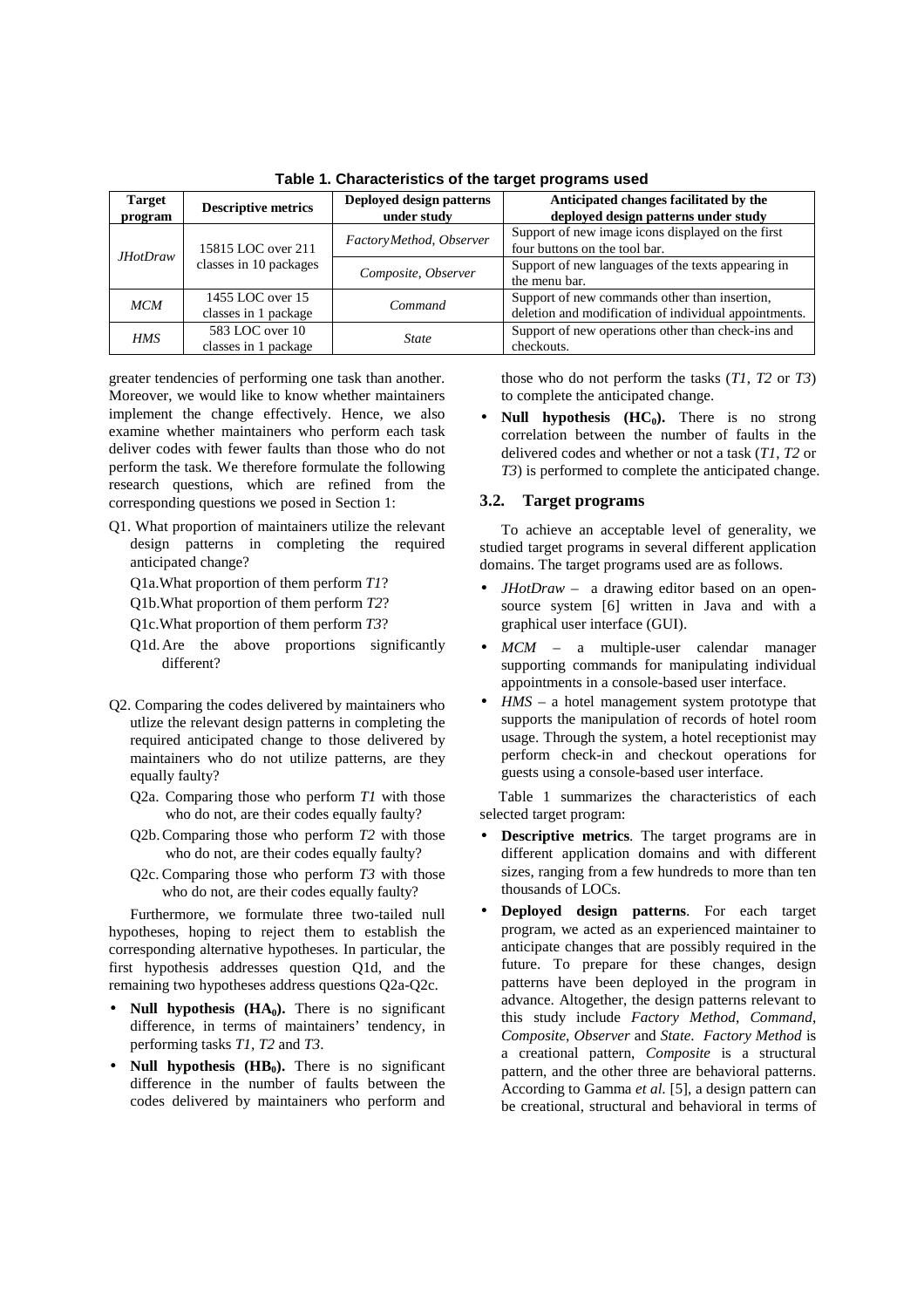| <b>Target</b><br>program                                                            | <b>Required</b><br>change | Description of the required change                                                                                                                                                                                                               |  |  |
|-------------------------------------------------------------------------------------|---------------------------|--------------------------------------------------------------------------------------------------------------------------------------------------------------------------------------------------------------------------------------------------|--|--|
|                                                                                     | Image                     | A new menu "ToolBar Option" needs to be added. This menu would support a choice of<br>"Small" or "Large" image. It will affect the size of the icons on all the buttons on the tool bar.                                                         |  |  |
| JHotDraw<br>"English", "Traditional Chinese", and "Simplified Chinese".<br>Language |                           | A new menu "Language" needs to be added. This menu would support a selection of<br>When a new language, say English, is selected, the texts appearing in the menu bar, title bar,<br>tool bar, and status bar need to be translated accordingly. |  |  |
| Group<br>appointments<br>MCM<br>Undo                                                |                           | MCM needs to allow inserting, deleting and modifying group appointments by users in the<br>same group in a GUI.                                                                                                                                  |  |  |
|                                                                                     |                           | All performed commands can be undone in a GUI setting.                                                                                                                                                                                           |  |  |
| GUL-based                                                                           |                           | The user interface needs to be revised from console-based to GUI-based.                                                                                                                                                                          |  |  |
| <b>HMS</b>                                                                          | <b>HMS</b>                | Each command requires a separate GUI for receiving inputs and displaying outputs.                                                                                                                                                                |  |  |
| Search                                                                              |                           | An enquiry operation is needed to support searches for occupants in a hotel.                                                                                                                                                                     |  |  |

**Table 2. Details of the changes required to be completed by the subjects** 

its purpose. Thus, the selected design patterns cover all types of design patterns categorized in terms of their purposes.

## **3.3. Required changes**

In general, a change can be adaptive, corrective, and perfective [9]. Table 2 presents the details of our required changes to the target programs. All these changes are perfective, which improve a system's functionality. Our experiment studied only perfective changes because various studies [1][9] have reported that perfective changes occur most frequently in software maintenance.

Table 3 summarizes the required changes associated with each task. We have selected the changes so that each task (*T1*, *T2* and *T3*) is applicable to at least two required changes.

We were also conscious of the reality of the changes. We have selected changes that were challenging enough to require maintainers to spend a non-negligible amount of effort investigating the program and completing the change. In fact, through a self-experimentation, we have ensured that each selected change requires us to spend at least three hours for completion, no matter whether it is done with or without using the deployed patterns.

## **Table 3. Tasks expected to be performed for completing the required changes**

| <b>Task</b> | <b>Required changes</b>                              |
|-------------|------------------------------------------------------|
| T1          | Image, Language, Group appointments,<br>Undo, Search |
| T2          | Image, Undo, GUI-based HMS                           |
| T3          | Image, Language                                      |

## **3.4. Subjects**

Our experiments involved a total of 215 students who were enrolled in an undergraduate-level Java programming course offered by the Hong Kong University of Science and Technology. As we will discuss in Section 6, this size of subject set compares favorably with those involved in related empirical studies on design patterns, each of which employed not more than 118 subjects.

Our subjects were grouped to complete different changes. Group 1 consisted of 27 subjects performing *Image*, Group 2 consisted of 28 subjects performing *Language*, Group 3 consisted of 100 subjects performing *Group appointments* and *Undo*, and Group 4 consisted of 60 subjects performing *GUI-based HMS* and *Search*.

## **3.5. Experimental Procedure**

To prepare the subjects to complete their required changes, a two-hour information session was devoted to education to review general object-oriented concepts and to explain the requirements of the changes. The materials presented to subjects were as follows:

• **Requirements Specification**. Subjects were required to achieve functional correctness for their assigned changes. In order to specify the functional requirements unambiguously, we presented to the subjects a demonstration program that implemented the required changes and deemed it as a functionally correct version. To avoid plagiarism, the program was given to them in the form of a binary executable in obfuscated Java bytecode, so that a decompiled version of the binary executables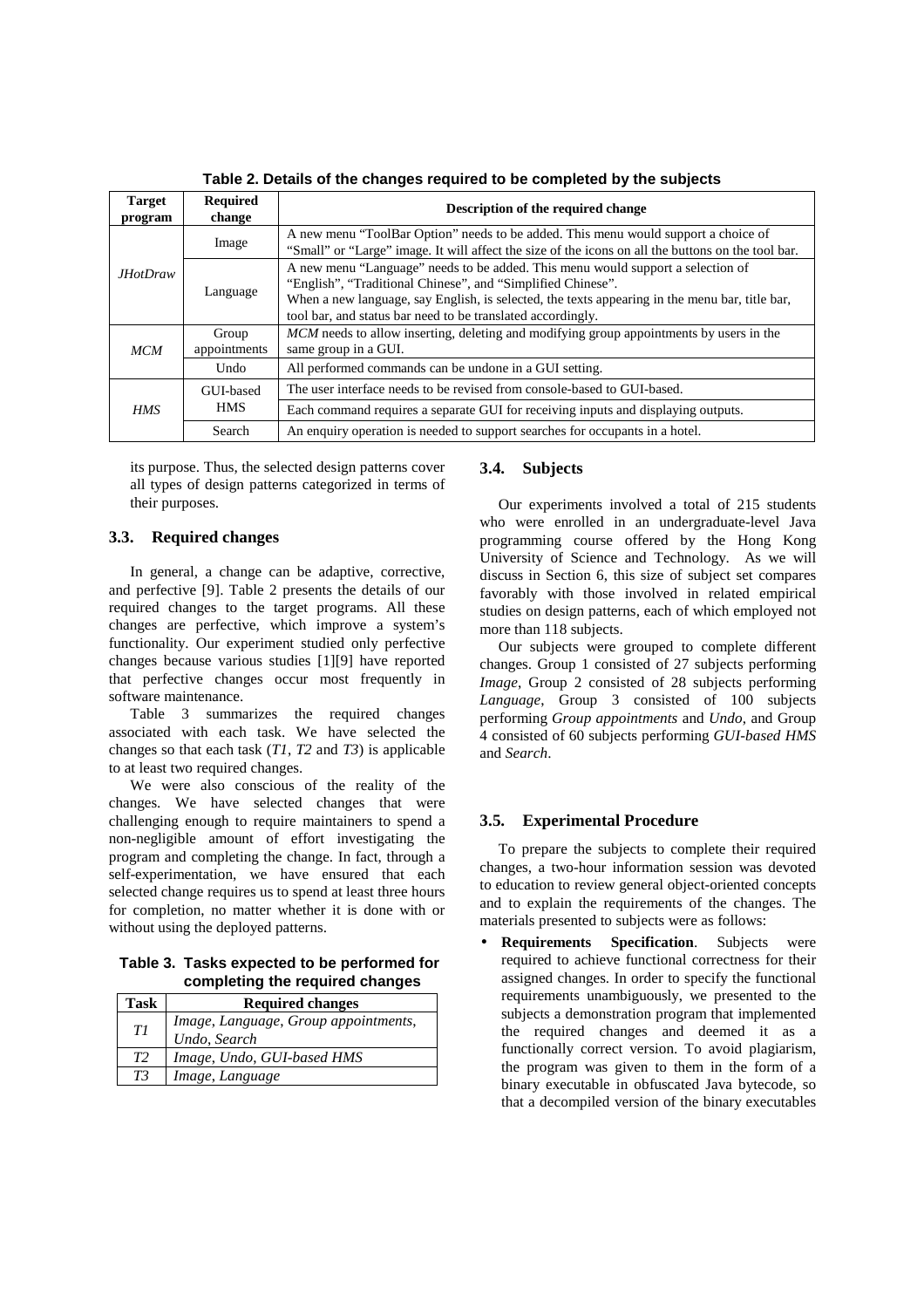is incomprehensible. We explicitly specified in the requirements that a submission of the decompiled version of the obfuscated code was prohibited and should automatically lead to no marks. Our analysis of the decompiled version shows that the effort needed to understand the decompiled version is greater than that needed to modify the given version to complete their assigned changes.

- **Source Code**. The source code of the program to be modified was presented to the subjects. The source code was in a form that can be compiled and run successfully using the standard Java compiler and interpreter, respectively.
- **Documentation**. The API documentation of the target program, which contains references of the design patterns deployed in the target program, was presented to the subjects. The UML models of each class hierarchy generated by reverse engineering tools were also presented to the subjects.

During the information session, we executed the demonstration program to describe the functional requirements. We distributed the API documentation and class hierarchies of the target program to the subjects without further elaboration. We gave the subjects freedom to determine their own strategies to complete the required changes.

Each subject was requested to carry out their assignment of software changes individually. The subjects were given one month to work on their assignments and they were allowed to submit their programs at any time before the deadline.

### **4. Results**

In this section, we present our statistical findings of the empirical study. In summary, we find that the maintainers were more likely to perform the tasks (*T1*, *T2*, or *T3*) to implement a change that is applicable. Furthermore, they exhibited greater tendency to perform some tasks over other tasks. Specifically, we find that the "inserting a concrete participant" tactic is more often used than the "inserting a client" tactic, which is in turn more often used than the "modifying the existing interface of existing participants" tactic. We also find that maintainers who performed the tasks to implement a change did commit fewer faults than those do not. The details of our results are as follows.

## **4.1. Do maintainers utilize deployed design patterns?**

Tables 4-6 present the distributions of the programs done by performing tasks *T1*, *T2*, and *T3,* respectively. We note that when the maintainers were given the chances to perform tasks *T1*, *T2*, and *T3*, respectively,

to complete a change, most of them (96.73%, 57.54% and 75.59%, respectively) would utilize the relevant design patterns and perform the tasks. Overall, 79.13% of all cases performed such a task. This is an encouraging result to support the deployment of design patterns as they were utilized by most of the subjects to complete the anticipated changes.

However, the utilization percentages amongst the three tasks are far from even. Using the Kruskal-Wallis test, we studied if the three tasks are significantly different, in terms of whether a task is performed by a maintainer when it is applicable to a required change. From the test results (Table 7), we reject the hypothesis  $HA<sub>0</sub>$  and conclude that the three tasks differ significantly in popularity. On closer look, *T2* is the task with the smallest utilization percentage. In particular, only 39% of the maintainers use *T2* to complete the change GUI-based HMS. These statistics suggest that the nature of the task needed for utilizing the deployed design patterns has a significant effect on whether the maintainer will utilize the design patterns.

**Table 4. Percentage of programs with T1** 

| Required<br>change    | <b>Number</b><br>of<br>programs | Number of<br>programs<br>with T1<br>performed | Percentage<br>of programs<br>with T1<br>performed |
|-----------------------|---------------------------------|-----------------------------------------------|---------------------------------------------------|
| Image                 | 22                              | 22                                            | 100%                                              |
| Language              | 23                              | 23                                            | 100%                                              |
| Group<br>appointments | 98                              | 98                                            | 100%                                              |
| Undo                  | 98                              | 82                                            | 83.67%                                            |
| Search                | 51                              | 51                                            | 100%                                              |
|                       |                                 | Average                                       | 96.73%                                            |

**performed for the required changes**

**Table 5. Percentage of programs with T2 performed for the required changes**

| <b>Required</b><br>change | <b>Number</b><br>оf<br>programs | Number of<br>programs<br>with T <sub>2</sub><br>performed | Percentage<br>of programs<br>with T <sub>2</sub><br>performed |
|---------------------------|---------------------------------|-----------------------------------------------------------|---------------------------------------------------------------|
| Image                     | 22                              | 17                                                        | 77.27%                                                        |
| Undo                      | 98                              | 55                                                        | 56.12%                                                        |
| GUI-based<br>HMS          | 51                              | 20                                                        | 39.22%                                                        |
|                           |                                 | Average                                                   | 57.54%                                                        |

### **Table 6. Percentage of programs with T3 performed for the required changes**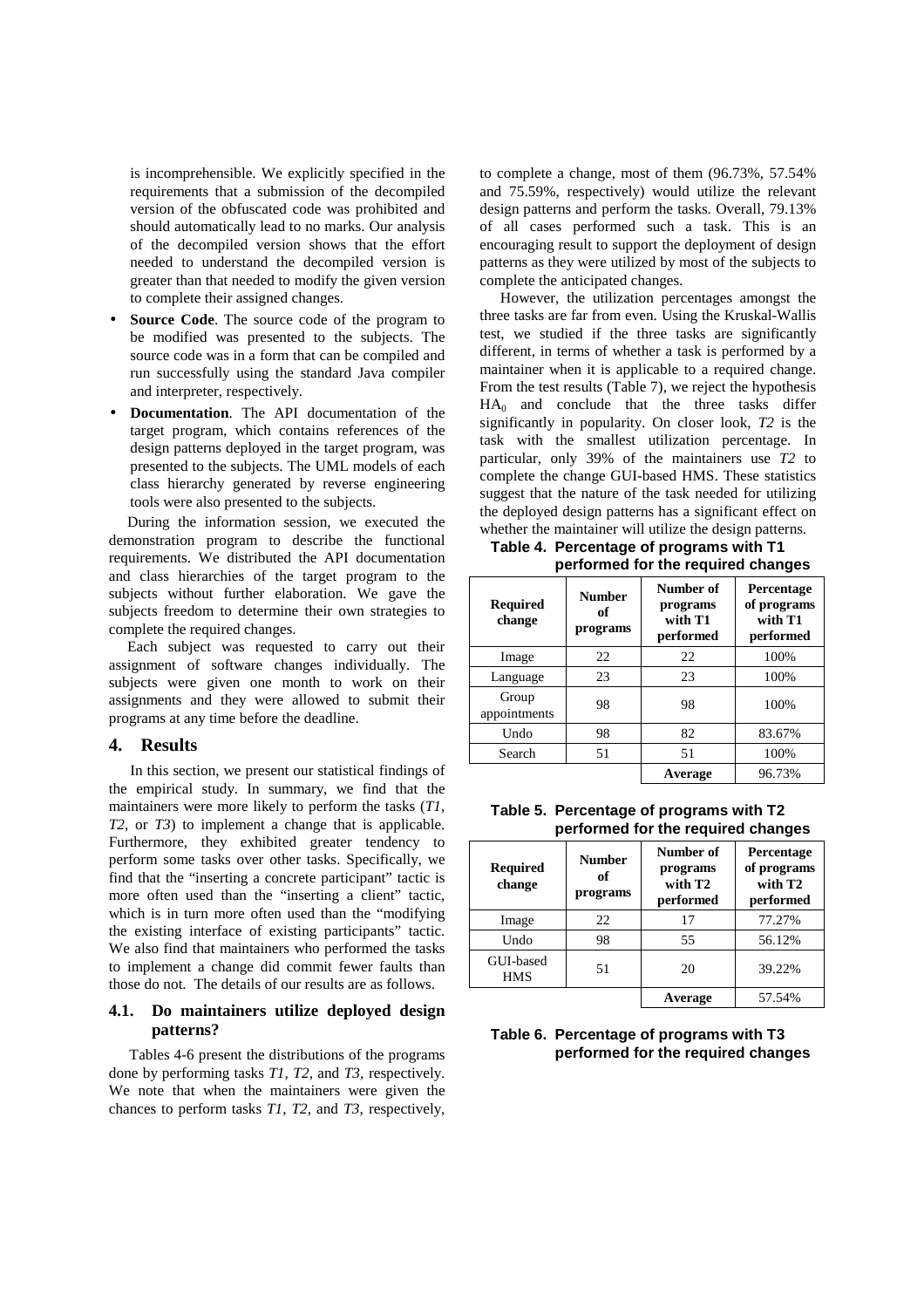| Required<br>change | <b>Number</b><br>of<br>programs | Number of<br>programs<br>with T3<br>performed | Percentage<br>of programs<br>with T3<br>performed |
|--------------------|---------------------------------|-----------------------------------------------|---------------------------------------------------|
| Image              | 22                              | 17                                            | 77.27%                                            |
| Language           | 23                              | 17                                            | 73.91%                                            |
|                    |                                 | Average                                       | 75.59%                                            |

**Table 7. Kruskal-Wallis test results on HA<sup>0</sup>**

| <b>Criterion</b> | Chi-square result | Conclusion                                                                           |
|------------------|-------------------|--------------------------------------------------------------------------------------|
| HA <sub>0</sub>  | 53.73             | $HA0$ is <b>rejected</b> at the<br>5% significance level<br>$(H > 5.99$ when df = 2) |

## **4.2. Do maintainers who utilize deployed design patterns deliver better codes?**

Utilizing deployed design patterns does not necessarily mean that better codes are delivered. In this subsection, we analyze the performance of the subjects in terms of the functional correctness of their submitted programs, measured by the number of faults found.

Table 8 shows the empirical results (those changetask pairs with 100% design pattern utilization are omitted). There were 82 (out of 98), 92 (out of 169), and 34 (out of 45) maintainers who chose to perform *T1*, *T2* and *T3*, respectively. We observed from Table 8 that those programs for which the tasks were used to implement the changes were less faulty than those do not. Also, based on the Mann-Whitney test results as shown in Table 9, we reject the hypothesis  $HB<sub>0</sub>$ .

We further calculated the Point-Biserial correlation, which is a measure of the strength of the relationship between whether a task is performed to implement the change and the number of faults. With this correlation, we performed the *t*-test for  $HC_0$  and reject  $HC_0$ , as shown in Table 10. Thus, performing the tasks (*T1*, *T2* or *T3*) is statistically significantly associated with the delivery of less faulty codes.

| <b>Required</b> | Task           | <b>Programs</b><br>with the task | <b>Number</b><br>of | Number of<br>faults |      |
|-----------------|----------------|----------------------------------|---------------------|---------------------|------|
| change          |                | performed?                       | programs            | Mean                | S.D. |
| Undo            | T1             | Yes                              | 82                  | 2.63                | 2.75 |
|                 |                | N <sub>0</sub>                   | 16                  | 6.81                | 4.61 |
| Image           | T <sub>2</sub> | Yes                              | 17                  | 0.24                | 0.66 |
|                 |                | N <sub>0</sub>                   | 5                   | 5.2                 | 0.45 |
| Undo            | T <sub>2</sub> | Yes                              | 55                  | 2.45                | 2.67 |
|                 |                | No                               | 43                  | 4.42                | 4.04 |
| GUI-            | T <sub>2</sub> | Yes                              | 20                  | 1.29                | 1.52 |

**Table 8. Number of faults found in programs** 

| based<br><b>HMS</b> |                | No  | 31 | 2.63 | 2.08 |
|---------------------|----------------|-----|----|------|------|
| Image               | T <sub>3</sub> | Yes | 17 | 0.24 | 0.66 |
|                     |                | No  |    | 5.2  | 0.45 |
| Language            | T <sub>3</sub> | Yes | 17 | 0.76 | 0.97 |
|                     |                | No  |    | 3.33 | 1.86 |

**Table 9. Mann-Whitney test results on HB<sup>0</sup>**

| <b>Criterion</b>                                               | z.   | <b>Conclusion</b>                    |
|----------------------------------------------------------------|------|--------------------------------------|
| $HB0$ with respect to T1<br>applicable to Undo                 | 3.46 |                                      |
| $HB0$ with respect to T2<br>applicable to <i>Image</i>         | 3.2  |                                      |
| $HB0$ with respect to T2<br>applicable to Undo                 | 2.23 | $HB0$ is rejected<br>at the 5%       |
| $HB0$ with respect to T2<br>applicable to <i>GUI-based HMS</i> | 2.2. | significance<br>level $( z  > 1.96)$ |
| $HB0$ with respect to T3<br>applicable to <i>Image</i>         | 3.2  |                                      |
| $HB0$ with respect to T3 to<br>applicable to <i>Language</i>   | 2.59 |                                      |

**Table 10. Point-Biserial correlation coefficients and t-test results on HC<sup>0</sup>**

| <b>Criterion</b>                                                      | r       | $\mathbf{t}$ | <b>Conclusion</b>                                                                        |  |  |
|-----------------------------------------------------------------------|---------|--------------|------------------------------------------------------------------------------------------|--|--|
| $HC0$ with respect<br>to T1 applicable<br>to Undo                     | $-0.45$ | $-4.91$      | $HC0$ is rejected at<br>the 5% significance<br>level ( $ t  > 1.99$<br>when $df = 96$    |  |  |
| $HC_0$ with respect<br>to T2 applicable<br>to Image                   | $-0.99$ | $-34.62$     | $HC0$ is rejected at<br>the 5% significance<br>level ( $ t  > 2.086$<br>when $df = 20$   |  |  |
| $HC_0$ with respect<br>to T2 applicable<br>to Undo                    | $-0.28$ | $-2.89$      | $HC0$ is rejected at<br>the 5% significance<br>level ( $ t  > 1.990$<br>when $df = 96$   |  |  |
| $HC_0$ with respect<br>to T2 applicable<br>to GUI-based<br><b>HMS</b> | $-0.34$ | $-2.65$      | $HC_0$ is rejected at<br>the 5% significance<br>level ( $ t  > 2.010$<br>when $df = 49$  |  |  |
| $HC0$ with respect<br>to T3 applicable<br>to Image                    | $-0.99$ | $-34.62$     | $HC0$ is rejected at<br>the 5% significance<br>level ( $ t  > 2.086$<br>when $df = 20$   |  |  |
| $HC_0$ with respect<br>to T3 applicable<br>to Language                | $-0.79$ | $-5.90$      | $HC0$ is rejected at<br>the 5% significance<br>level ( $ t  > 2.080$<br>when $df = 21$ ) |  |  |

## **5. Threats to validity**

## **5.1. Internal validity**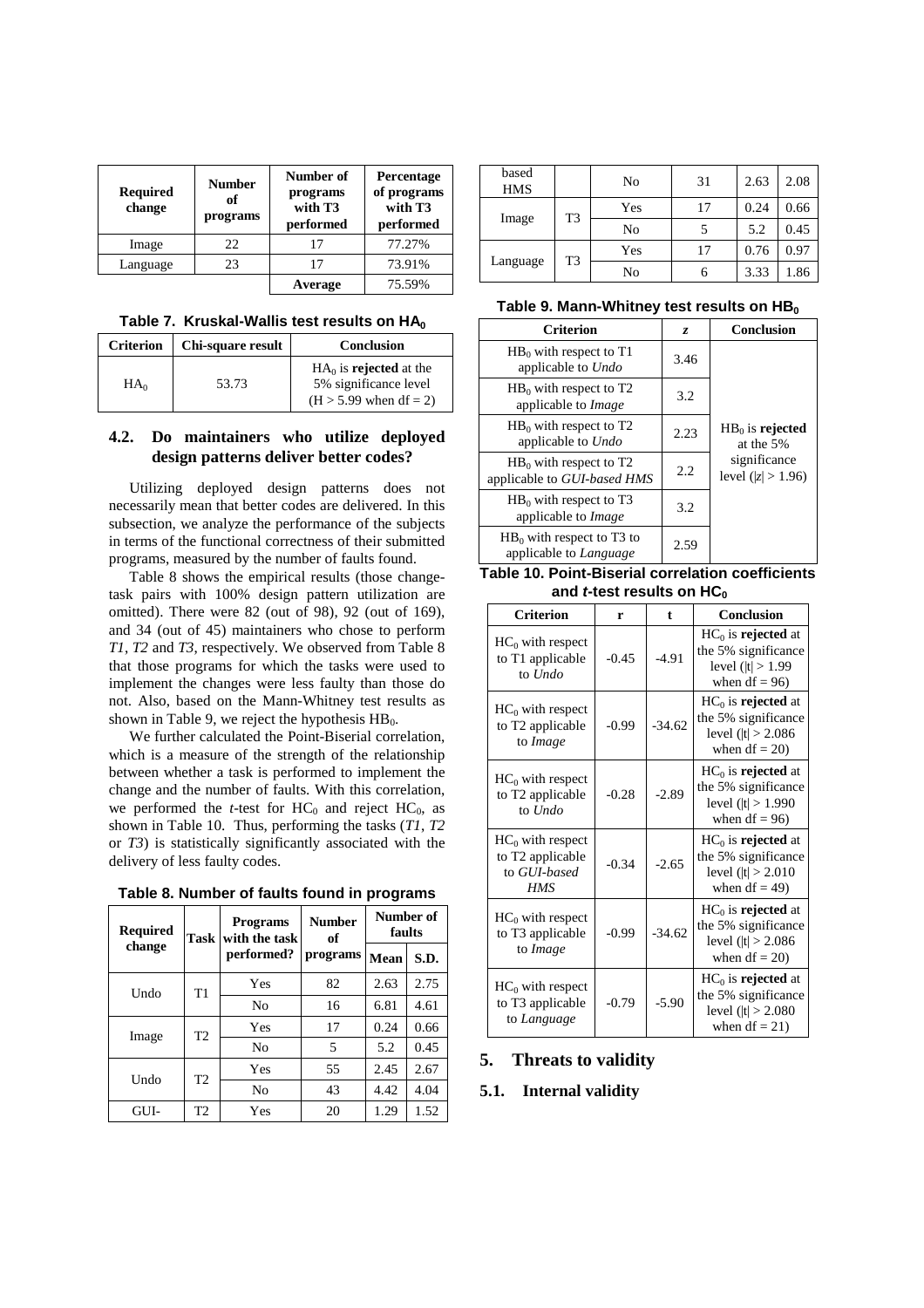Internal validity concerns whether our findings truly represent a cause-and-effect relationship that follows logically from the design and operation of our study. A potential criticism on the internal validity is the plagiarism problem of the subjects. In our study, we found that the subjects generally asked questions actively during the information session. Before the deadline, the subjects kept asking for clarification by email. This increases our confidence that the subjects generally completed the tasks by themselves. Also, using plagiarism checking tools, we did not find high degrees of code similarity across submitted programs.

Another concern is that the subjects may have a wide variety of levels of expertise. In particular, the subjects who submitted codes with many faults may be due to poor programming skills rather than whether they utilized deployed design patterns. To address this issue, we also studied the performance of the subjects in their involved undergraduate courses. We found that the majority of these subjects obtained above-mean grades in the courses and their implementation strategies to complete their assigned tasks were indeed feasible approaches to achieve functional correctness.

### **5.2. External validity**

External validity concerns the applicability and generality of our findings. Only *HMS*, *MCM* and *JHotDraw* were used as the target programs for changes. Different results might be obtained from using different programs with different requirements and nature. Also, in those programs, the design patterns deployed are not exhaustive. Different design patterns have characteristics that lead to distinctive pros and cons. However, the selected ones cover all types of design patterns in terms of their purpose (c.f. Section 3.2).

Another threat to the generality of our study is the use of only a finite number of perfective changes in our study. Although these changes are non-trivial ones requiring maintainers to investigate different system aspects (such as control-flow, state transitions, event handling), there exist many possible software modification types. For example, a change can be adaptive, perfective or corrective [8]. Clearly, each type has distinct characteristics. Still, our selected changes being so large that they cannot be completely understood in a short amount of time contributes to achieving an acceptable level of external validity.

## **5.3. Reliability**

To facilitate replication of this experiment, all our experimental materials, including the source codes of the target and demonstration programs presented to the

subjects for each study, are available to the public from http://www.cs.cityu.edu.hk/~cssam/ICSE/07.html

### **6. Related work**

A number of empirical studies have previously been conducted on the modification of software by maintainers, but not all of them considered the effect of design patterns. For instance, Robillard *et al.* [13] researched on how effective maintainers investigated source code prior to performing changes to software, but did not specifically mention design patterns in their paper. Readers who are interested in studies within these contexts may refer to Robillard *et al.* [13] for an overview of the literature on the topic. In this brief survey, however, we shall focus on studies related to maintainers performing changes to software *in which design patterns had been deployed in advanc*e.

Prechelt *et al.* presented two reports of controlled experiments on the use of design patterns. In their first experiment [12], the same changes were performed on two groups of functionally equivalent programs: in one group of programs design patterns were deployed, while in the other group simpler alternatives but no design patterns were used. The results were found to depend on the particular design patterns being studied. While programs with the *Observer* pattern required more maintenance time than those without the pattern, programs with the *Decorator* pattern required less maintenance time than those without the pattern. The *Abstract Factory* and *Composite* patterns had no significant effect, and the results for the *Visitor* pattern were inconclusive.

In their second set of controlled experiments, Prechelt *et al.* [11] studied whether the explicit documentation of design patterns would be helpful to the maintainer. The results were positive in terms of both the time taken for the software changes and the functional correctness of the resulting software. *Composite*, *Observer*, *Template Method*, and *Visitor* were the design patterns investigated in the experiment.

The first experiment [12] of Prechelt *et al.* was subsequently repeated by Vokáč *et al.* [15] with paid industry professionals as subjects and done in a real programming environment so as to increase the experimental realism. However, the new results obtained were contrary to those of the original experiment. Vokáč *et al.* found that programs with the *Observer* pattern required *less* maintenance time than those without the pattern. They concluded that the question of whether the deployment of design patterns is beneficial cannot be generally answered, but depends on the nature of the problems and the deployed design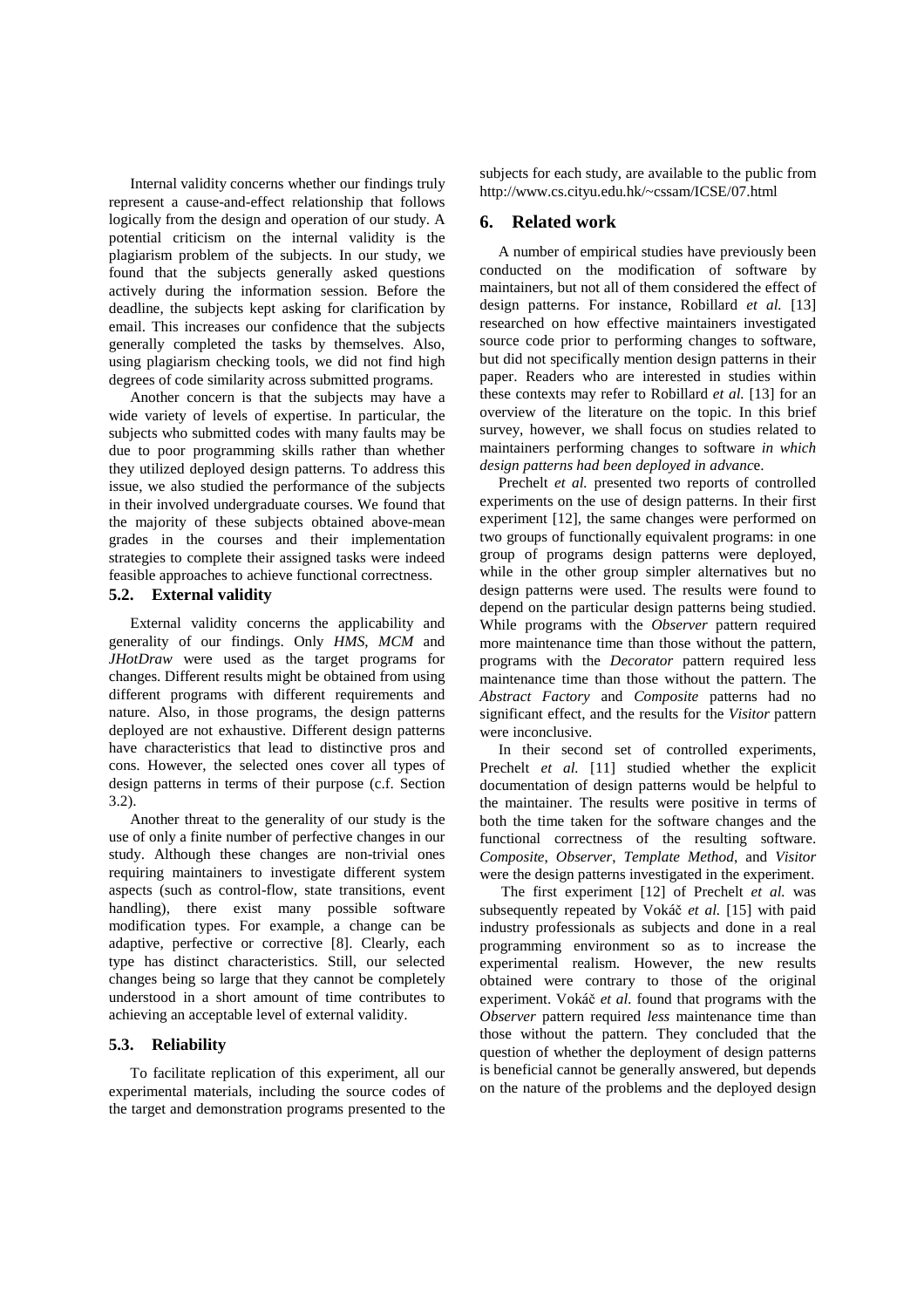patterns. Vokáč's replicated study only considered the patterns *Observer*, *Decorator*, *Composite* and *Visitor*.

Earlier, we reported an experiment [10] to study whether the use of program refactoring to introduce additional design patterns is beneficial regardless of the work experience of maintainers. Our previous results showed that, to complete a maintenance task of perfective nature, the time spent by inexperienced maintainers on a refactored version was actually much shorter than the time spent by the experienced subjects on the original version (that is, the program version before refactoring). Moreover, the quality of the programs delivered by the two groups of subjects, in terms of correctness, was found to be comparable. The investigated design patterns were *Composite*, *Decorator*, *Factory Method* and *Observer*.

Several aspects clearly distinguish our work with the above-described studies. First, none of these studies consider our research questions of whether or not maintainers will, when completing anticipated changes, utilize the relevant design patterns that have been deployed and documented in the software at the time of development. Secondly, all previous empirical studies treat the utilization of deployed design patterns wholly as a single piece of work, whereas we have refined the work into three (sub)tasks that involve different types of programming elements called participants in the design pattern. Our experiment results indicate that maintainers seem to have a greater tendency to perform one kind of these tasks than another. This improves our understanding of how, not just whether, maintainers actually utilize deployed design patterns in completing anticipated changes.

In addition, we have further investigated whether the code quality delivered by maintainers who utilize the deployed design patterns is significantly better than that by maintainers who do not utilize patterns. With regard to this, the closest related work is the one reported in [14]. Vokáč [14] sought to find out any systematic correlation between the occurrence of certain design patterns and defect rates in the software. His analysis revealed that code related to some patterns (such as *Factory*) had a lower defect rate than the code in general, whereas some patterns (such as *Observer*) were correlated with higher defect rates. However, the defects he studied were not specific to those made during maintenance, nor did his work connect the defects to the tasks actually performed by maintainers when utilizing deployed design patterns. Indeed, our findings are more conclusive within our experimental context. Our finding is that regardless of the type of tasks performed by maintainers when utilizing deployed design patterns for anticipated changes, the delivered code is statistically significantly less faulty than the code done without utilizing patterns. This provides encouraging empirical evidence in support of the deployment of design patterns for the purpose of facilitating anticipated changes.

## **7. Conclusion**

Existing empirical studies have validated that deploying design patterns increases program flexibility, despite the risk that it could complicate the program structure. However, if deployed design patterns are rarely utilized by maintainers, it would probably be not worthwhile to deploy them in advance. Thus, we conducted an empirical study to examine the potential gap between the following two scenarios: a) the deployment of design patterns in advance to prepare for anticipated changes, and b) the utilization of deployed design patterns to complete required changes that were anticipated at the time of deployment.

In our study, we refined an anticipated change facilitated by the deployment of design patterns into three finer-grained tasks, namely *T1*) adding new concrete participants, *T2*) modifying the existing interfaces of a participant, and *T3*) introducing a new client. We found that almost all subjects perform *T1*, fewer perform *T3*, whereas even fewer perform *T2*. Regardless of this, utilizing deployed design patterns by performing whichever of the finer tasks is found to be statistically significantly associated with the delivery of less faulty codes. Our results suggest that when *T1* is applicable to an anticipated change, there is no obvious gap between the deployment of design patterns and its utilization. However, when *T2* or *T3* is applicable to an anticipated change, further research is needed to raise the maintainers' awareness to perform these two tasks.

### **8. References**

- [1] L. Bass, P. Clements, and R. Kazman, *Software Architecture in Practice*. Addison Wesley, 1997.
- [2] K. Beck, R. Crocker, G. Meszaros, J. Vlissides, J.O. Coplien, L. Dominick, and F. Paulisch, "Industrial Experience with Design Patterns", in *Proceedings of the 18th International Conference on Software Engineering* (ICSE 1996)*,* IEEE Computer Society Press, Berlin, Germany, Mar. 1996, pp. 103−114.
- [3] K.H. Bennett, "Software Evolution: Past, Present and Future", *Information and Software Technology*, 39(11):673−680, 1996.
- [4] Eclipse, http://www.eclipse.org/. (Last accessed: 5 Feb 2007)
- [5] E. Gamma, R. Helm, R. Johnson and J. Vlissides, *Design Patterns: Elements of Reusable Object-Oriented Software.* Addison Wesley, 1995.
- [6] JHotDraw, http://sourceforge.net/projects/jhotdraw/. (Last accessed: 5 Feb 2007)
- [7] JUnit, http://junit.sourceforge.net/. (Last accessed: 5 Feb 2007)
- [8] M.M. Lehman, and L.A. Belady, *Program Evolution Processes of Software Change*. Academic Press, 1985.